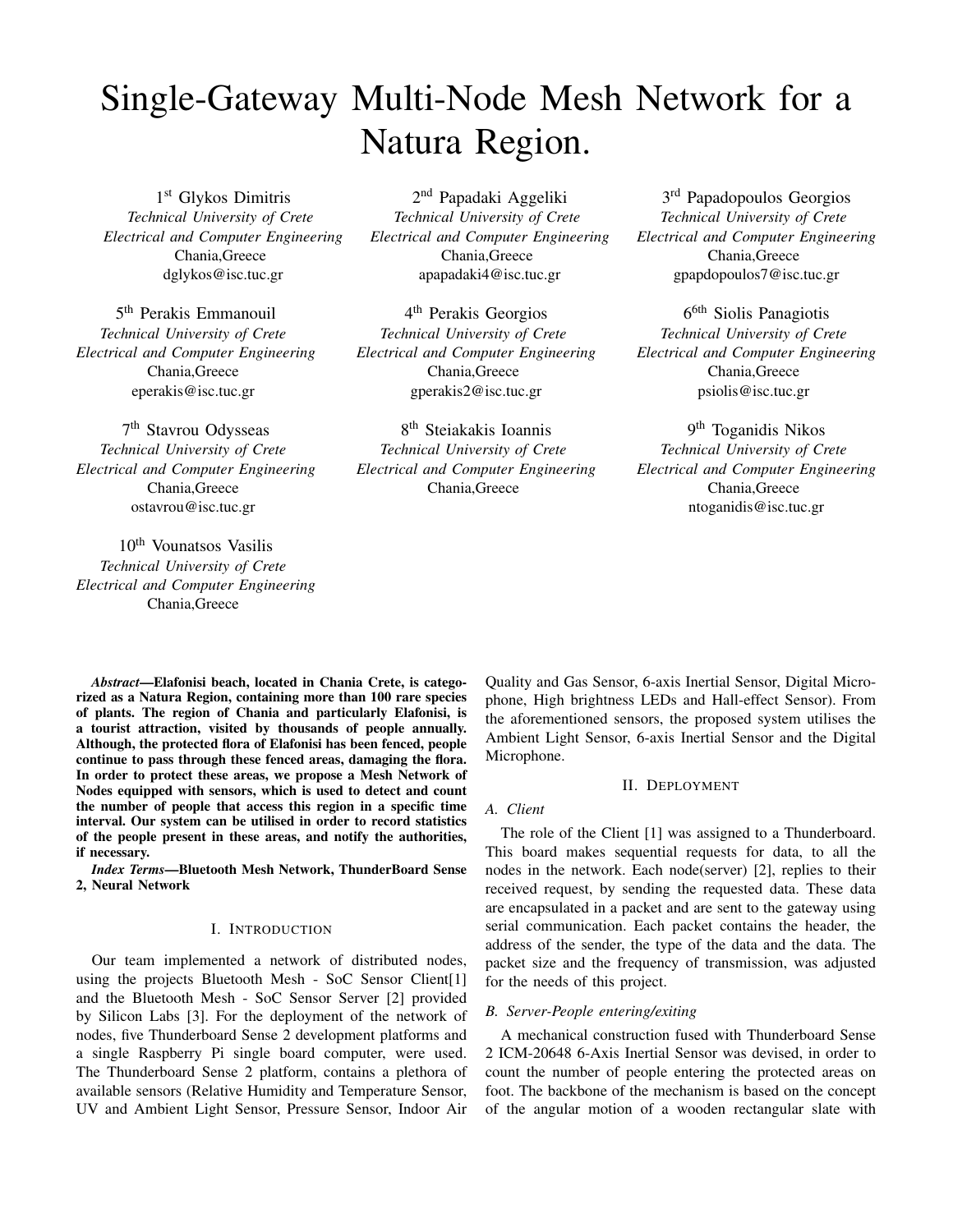respect to its center of rotation which refers to an axis parallel to the short dimension of the slate. In order to sense a person who steps on the slate, entering the area, the aforementioned motion sensor was used to convert mechanical force to angle.

Mechanical Section: The slate was designed to accommodate one person at a time, without them being able to enter the area without stepping on it. In particular the slate's dimensions are 120X60X3 (length, width, height). The slate stands on 4 legs, each leg consisting of a screw, a spiral that allows it to return back to its initial state, and an anti-vibration mounting that prevents bouncing. The axis(18 mm) is found underneath the middle of the slate, parallel to the short dimension of it, and rotates with the help of two ball bearings.

Electrical Section: The 6-Axis Inertial Sensor is embedded on the Thunderboard Sense2 which is fixed and aligned on the slate. The Thunderboard is powered by a power bank. This sensor, periodically measures the rate of change of the slate angle, by sampling every 10ms. These samples in turn, are used to calculate the integral of the angular velocity, to compute an angle in degrees. The chosen high sampling rate, results in high precision in the computation of the integral and thus provides our system, with better sensitivity. The last computed value of the angle is fed back to the system and is utilised to calculate the next value. Furthermore, a calibration is performed periodically, so as to have a consistent angle when the slate sits idle.



Fig. 1. Mechanical Section:

#### *C. Server-Vehicles Entering/exiting*

The vehicle detection was based on the ambient light and UV Sensor of the Thunderboard. More specifically, the sensor acquires a light measurement every 200 ms. This measurement is placed in the head of a queue that can store up to 10 measurements.The mean value of the measurements currently stored in the queue is calculated. A threshold is computed, equal to the mean value multiplied by a constant. This constant is used to avoid mistaken measurements, when a shadow covers the sensor. Its value was determined experimentally at the value of 0.1. Each new measurement, is compared to this threshold and if the value of the light is below that threshold(a vehicle is passing above the sensor) and depending on how many times the sensor measures the same value (how long the vehicle is above the sensor) the type of the vehicle can be defined. If the measured value is over it, that means that no

vehicle has passed. The two categories of vehicles are buses and cars. An approximation of the number of people was made ( the worst case as the vehicles are expected to be full ), about 40 for the bus and 4 for the car. Each time the client makes a request the server sends the total number of people that have entered/exited. It is worth noting that two Thunderboards are going to be placed on the ( double traffic- one on each lane) road of Elafonisi. The experiment was performed in a different case scenario, were ambient light existed in the atmosphere, as it took place between 3:00 to 5:00 A.M. The results were of an accuracy of about 90% .

#### *D. Server-Present People*

The microphone Sensor, present in the Thunder-board Sense, acquires buffers of microphone data and sends them to the client after each request.

#### *E. Neural Network*

For the neural network that identifies present people in a space, a significant amount of data of people talking near the Thunderboard were collected (divided in 3 classes, depending on the number of persons that are nearby) and also of ambient noise (4 classes overall) from the air and the sea. Note that some of the ambient noise data must include the sound of human talk in the distance, in order to imitate the real conditions. For the construction of the model, a division of the samples was made in windows of 1 second in size and with 0.1 second increments for each new sample. The MFE processing block on the Edge Impulse platform [4] was used to build the model, which extracts a spectrogram from audio signals, using Mel-filterbank energy features. As the site says, it is great for non-voice audio, which at a first glance might seem questionable, but given the fact that the purpose is not to recognise what the person says, but in reality to identify his presence in the area, it is the preferred solution. Also, a NN Classifier was used, which is the only available solution. Overall, approximately 30 minutes of data have been divided in the training and testing sets and the accuracy of the model is an acceptable 62.1%. The most notable and impactful error that the model has is misclassifying as "Ambient Noise", 59.3% of samples in "Humans Near 1-4" class. Beneath can be found the full Confusion Matrix from the current model.

|                     | <b>Ambient Noise</b> | Humans Near 1-4 | Humans Near 5-10 | Humans Near 11 plus |
|---------------------|----------------------|-----------------|------------------|---------------------|
| Ambient Noise       | $96.3\%$             | 3.6%            | 0.1%             | 0%                  |
| Humans Near 1-4     | 59.3%                | 34.8%           | 2.1%             | 3.7%                |
| Humans Near 5-10    | 18.4%                | 37.0%           | 34.5%            | 10.1%               |
| Humans Near 11 plus | 0.4%                 | 10.5%           | 0.4%             | 88.7%               |
| F1 Score            | 0.76                 | 0.37            |                  | n 71                |

Fig. 2. Confussion Matrix

To conclude, there is still room for improvement and more data to be recorded. The recordings took place in the campus of TUC and in Kalathas beach in Chania, trying to simulate as much as possible, the conditions in Elafonisi.